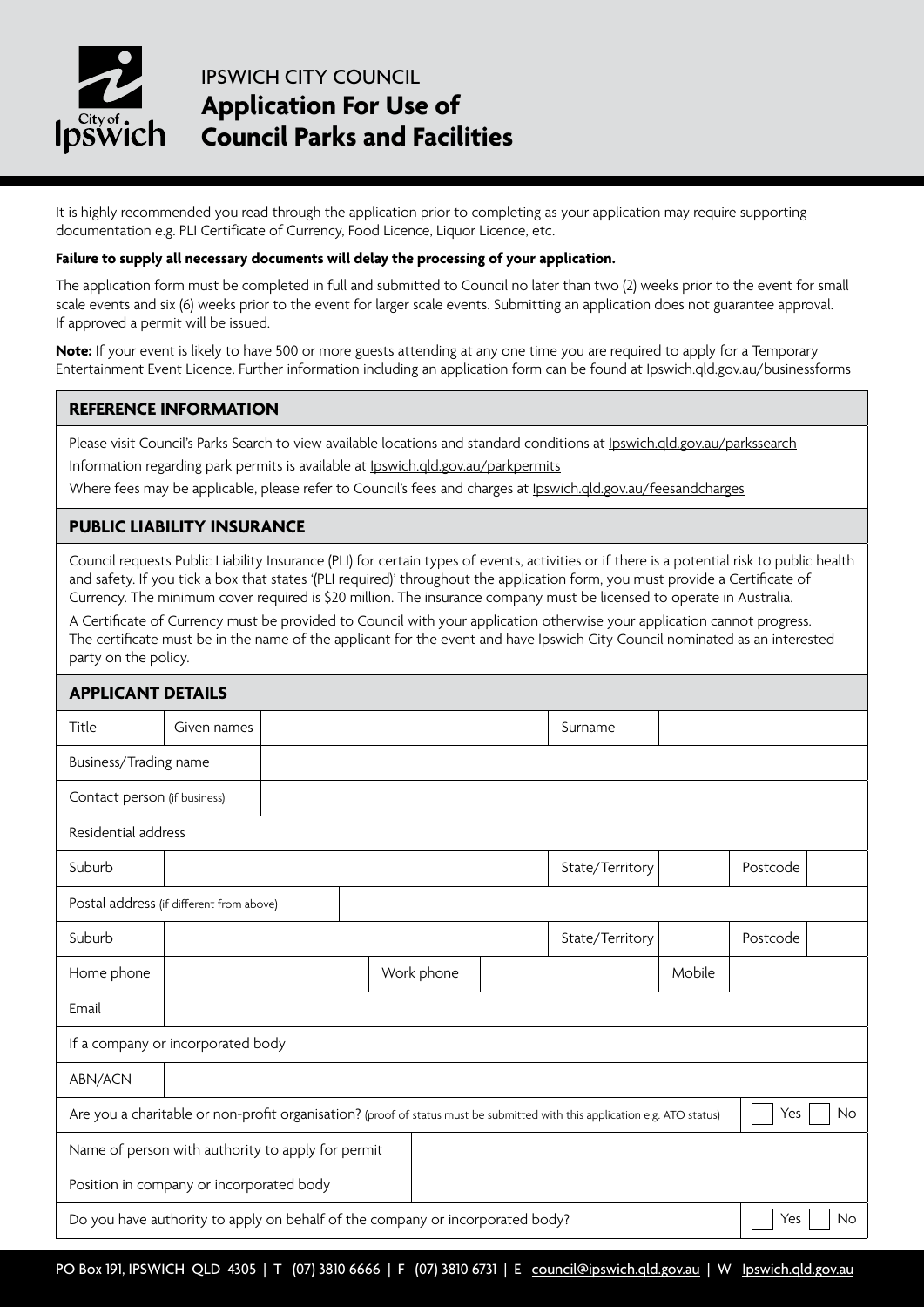| <b>EVENT DETAILS</b>                                                                                                               |                                                                                                                                                                               |                                                                                         |             |                                                                                                                                                                                                                                      |                                                                     |                                      |                      |                                                 |                                               |         |
|------------------------------------------------------------------------------------------------------------------------------------|-------------------------------------------------------------------------------------------------------------------------------------------------------------------------------|-----------------------------------------------------------------------------------------|-------------|--------------------------------------------------------------------------------------------------------------------------------------------------------------------------------------------------------------------------------------|---------------------------------------------------------------------|--------------------------------------|----------------------|-------------------------------------------------|-----------------------------------------------|---------|
| All locations must be listed - this includes clubhouses for seasonal sporting use                                                  |                                                                                                                                                                               |                                                                                         |             |                                                                                                                                                                                                                                      |                                                                     |                                      |                      |                                                 |                                               |         |
|                                                                                                                                    | Location name                                                                                                                                                                 |                                                                                         | Area name/s |                                                                                                                                                                                                                                      | Start date and time                                                 |                                      | Finish date and time |                                                 |                                               |         |
|                                                                                                                                    | (Name of Park or Reserve)                                                                                                                                                     |                                                                                         |             |                                                                                                                                                                                                                                      | (Please allow for bump-in and bump-out)                             |                                      |                      |                                                 |                                               |         |
|                                                                                                                                    |                                                                                                                                                                               |                                                                                         |             |                                                                                                                                                                                                                                      |                                                                     |                                      |                      |                                                 |                                               |         |
|                                                                                                                                    |                                                                                                                                                                               |                                                                                         |             |                                                                                                                                                                                                                                      |                                                                     |                                      |                      |                                                 |                                               |         |
|                                                                                                                                    |                                                                                                                                                                               |                                                                                         |             |                                                                                                                                                                                                                                      |                                                                     |                                      |                      |                                                 |                                               |         |
|                                                                                                                                    |                                                                                                                                                                               |                                                                                         |             |                                                                                                                                                                                                                                      |                                                                     |                                      |                      |                                                 |                                               |         |
|                                                                                                                                    | Number of guests at any one time (approx)                                                                                                                                     |                                                                                         |             |                                                                                                                                                                                                                                      |                                                                     |                                      |                      |                                                 |                                               |         |
|                                                                                                                                    | Total number of guests over the event (approx)                                                                                                                                |                                                                                         |             |                                                                                                                                                                                                                                      |                                                                     |                                      |                      |                                                 |                                               |         |
|                                                                                                                                    | One off event                                                                                                                                                                 |                                                                                         |             |                                                                                                                                                                                                                                      |                                                                     |                                      |                      |                                                 |                                               |         |
|                                                                                                                                    | Recurring event                                                                                                                                                               |                                                                                         | Daily       |                                                                                                                                                                                                                                      | Weekly                                                              |                                      | Fortnightly          |                                                 |                                               | Monthly |
|                                                                                                                                    | Provide further details if necessary (e.g. third Wednesday of every month)                                                                                                    |                                                                                         |             |                                                                                                                                                                                                                                      |                                                                     |                                      |                      |                                                 |                                               |         |
|                                                                                                                                    |                                                                                                                                                                               |                                                                                         |             |                                                                                                                                                                                                                                      |                                                                     |                                      |                      |                                                 |                                               |         |
|                                                                                                                                    |                                                                                                                                                                               |                                                                                         |             |                                                                                                                                                                                                                                      |                                                                     |                                      |                      |                                                 |                                               |         |
|                                                                                                                                    |                                                                                                                                                                               |                                                                                         |             |                                                                                                                                                                                                                                      |                                                                     |                                      |                      |                                                 |                                               |         |
|                                                                                                                                    | <b>TYPE OF EVENT</b>                                                                                                                                                          |                                                                                         |             |                                                                                                                                                                                                                                      |                                                                     |                                      |                      |                                                 |                                               |         |
|                                                                                                                                    | Commercial event                                                                                                                                                              |                                                                                         |             | (PLI required) An event where a business or organisation gains<br>benefit, monetary or otherwise (e.g. the hire, sale or exposure<br>of goods and services, commercial photography, promotional<br>activities, product launch, etc.) |                                                                     |                                      |                      | Refer to the                                    | <b>Public Event Section</b>                   |         |
|                                                                                                                                    | (PLI required) An event that is held for the community to attend<br>Community event<br>that is not of a commercial nature (e.g. car show, fun run,<br>Christmas carols, etc.) |                                                                                         |             |                                                                                                                                                                                                                                      |                                                                     | Refer to the<br>Public Event Section |                      |                                                 |                                               |         |
|                                                                                                                                    | (PLI required) Personal training activities are ONLY permitted in parks<br>Fitness group/personal training<br>that have been allocated for these activities                   |                                                                                         |             |                                                                                                                                                                                                                                      |                                                                     |                                      |                      |                                                 |                                               |         |
|                                                                                                                                    | Nature-based recreation                                                                                                                                                       |                                                                                         |             | Permissable at selected reserves and conservation estates                                                                                                                                                                            |                                                                     |                                      |                      | Complete the Nature-based<br>Recreation section |                                               |         |
|                                                                                                                                    | A private social gathering where nothing is being sold<br>Private function<br>(e.g. wedding ceremony, naming ceremony, family gathering,<br>birthday party, etc.)             |                                                                                         |             |                                                                                                                                                                                                                                      |                                                                     |                                      |                      |                                                 |                                               |         |
|                                                                                                                                    | School sporting use                                                                                                                                                           | (PLI required) A school sporting event held on a weekday between<br>6.00 am and 4.00 pm |             |                                                                                                                                                                                                                                      |                                                                     |                                      |                      |                                                 |                                               |         |
| Seasonal sporting use<br>and competition                                                                                           |                                                                                                                                                                               |                                                                                         |             |                                                                                                                                                                                                                                      | (PLI required) A sporting club applying for their seasonal training |                                      |                      |                                                 | Complete the Seasonal<br>Sporting Use Section |         |
| Please provide a description of the event you wish to hold (e.g. wedding ceremony, birthday party, car show, product launch, etc.) |                                                                                                                                                                               |                                                                                         |             |                                                                                                                                                                                                                                      |                                                                     |                                      |                      |                                                 |                                               |         |
|                                                                                                                                    |                                                                                                                                                                               |                                                                                         |             |                                                                                                                                                                                                                                      |                                                                     |                                      |                      |                                                 |                                               |         |
|                                                                                                                                    |                                                                                                                                                                               |                                                                                         |             |                                                                                                                                                                                                                                      |                                                                     |                                      |                      |                                                 |                                               |         |
|                                                                                                                                    |                                                                                                                                                                               |                                                                                         |             |                                                                                                                                                                                                                                      |                                                                     |                                      |                      |                                                 |                                               |         |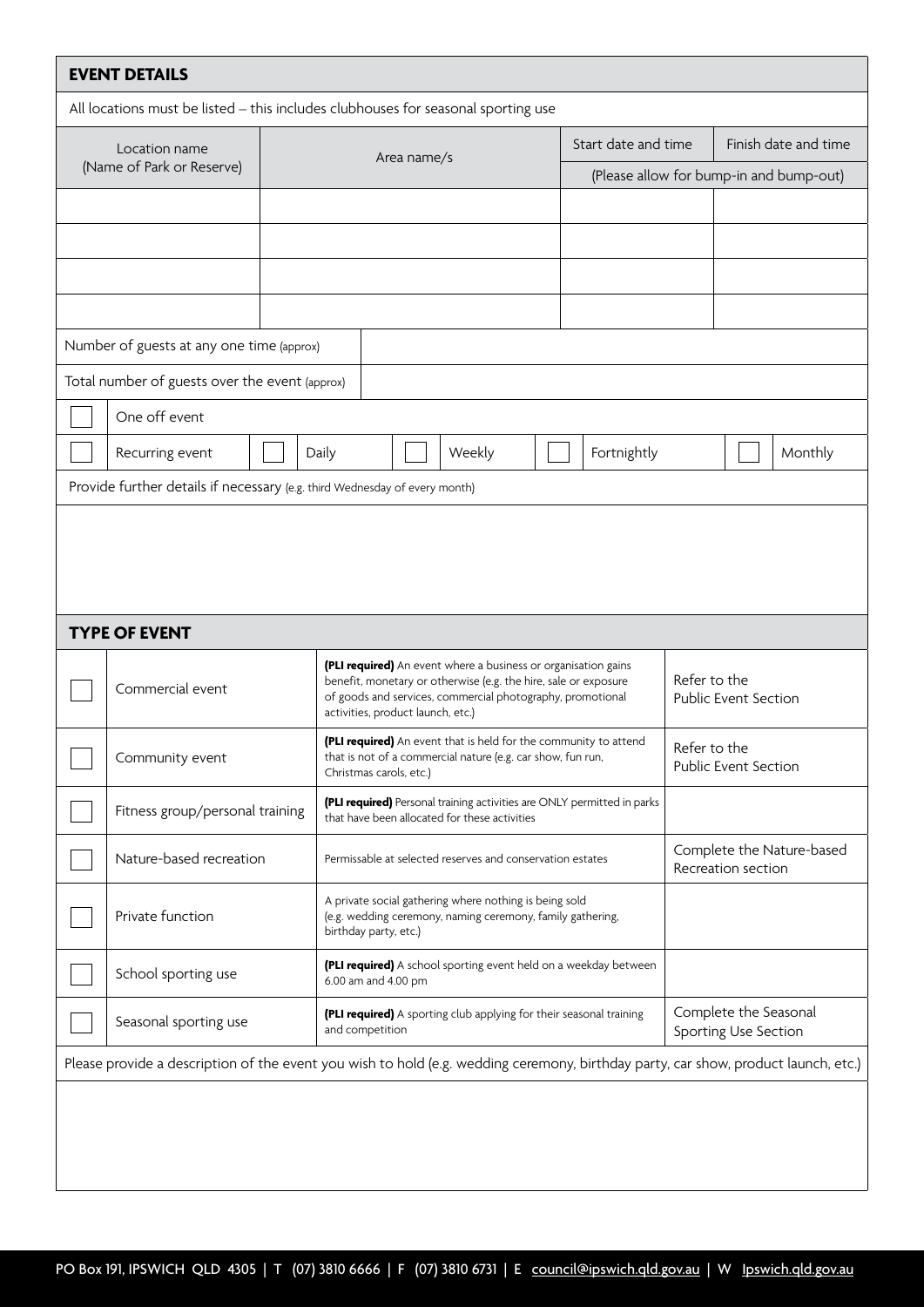|                                                                                                                                                                                                                           | DOES YOUR EVENT INVOLVE THE USE OF THE FOLLOWING?                                                                                                                                                                                   |                                                                                                                                                                                                                      |  |  |  |  |  |
|---------------------------------------------------------------------------------------------------------------------------------------------------------------------------------------------------------------------------|-------------------------------------------------------------------------------------------------------------------------------------------------------------------------------------------------------------------------------------|----------------------------------------------------------------------------------------------------------------------------------------------------------------------------------------------------------------------|--|--|--|--|--|
|                                                                                                                                                                                                                           | Alcohol                                                                                                                                                                                                                             | Complete the Alcohol section                                                                                                                                                                                         |  |  |  |  |  |
|                                                                                                                                                                                                                           | Amplifying equipment                                                                                                                                                                                                                | Complete the Amplifying Equipment section                                                                                                                                                                            |  |  |  |  |  |
|                                                                                                                                                                                                                           | Field lighting                                                                                                                                                                                                                      | Please ensure you have selected a location that has field lighting available.<br>The use of field lighting will incur a fee with payment required on issuing of permit<br>(part payment for Seasonal Sporting Use).  |  |  |  |  |  |
|                                                                                                                                                                                                                           | Fireworks                                                                                                                                                                                                                           | Complete the Fireworks section                                                                                                                                                                                       |  |  |  |  |  |
|                                                                                                                                                                                                                           | Food                                                                                                                                                                                                                                | Complete the Food section                                                                                                                                                                                            |  |  |  |  |  |
|                                                                                                                                                                                                                           | Power                                                                                                                                                                                                                               | Please ensure you select a location that has power available                                                                                                                                                         |  |  |  |  |  |
|                                                                                                                                                                                                                           | Structures and rides etc.                                                                                                                                                                                                           | Complete the Structures and Rides etc. section                                                                                                                                                                       |  |  |  |  |  |
|                                                                                                                                                                                                                           | Toilet access                                                                                                                                                                                                                       | A key may be required to access the toilets at some locations                                                                                                                                                        |  |  |  |  |  |
|                                                                                                                                                                                                                           | Vehicle access                                                                                                                                                                                                                      | If vehicle access is requested other than on designated roads and car parks complete the<br>Vehicle Access section                                                                                                   |  |  |  |  |  |
|                                                                                                                                                                                                                           |                                                                                                                                                                                                                                     | Please provide any other relevant details or special requirements in relation to your event                                                                                                                          |  |  |  |  |  |
|                                                                                                                                                                                                                           |                                                                                                                                                                                                                                     |                                                                                                                                                                                                                      |  |  |  |  |  |
|                                                                                                                                                                                                                           | <b>ALCOHOL</b><br>If you have alcohol at your event, regardless of whether you supply it or sell it, you must<br>Alcohol will be supplied/<br>check with the Office of Liquor and Gaming Regulation (OLGR) to determine any licence |                                                                                                                                                                                                                      |  |  |  |  |  |
|                                                                                                                                                                                                                           | consumed at my event                                                                                                                                                                                                                | requirements. Please visit Olgr.qld.gov.au for further details.                                                                                                                                                      |  |  |  |  |  |
|                                                                                                                                                                                                                           | Alcohol will be sold at<br>my event (or included in<br>admission price) (PLI required)                                                                                                                                              | Confirmation of the Licence, exemption or other requirements from OLGR must be submitted<br>with this application.<br>A site map must also be submitted showing where alcohol will be sold/supplied<br>and consumed. |  |  |  |  |  |
|                                                                                                                                                                                                                           | <b>AMPLIFYING EQUIPMENT</b>                                                                                                                                                                                                         |                                                                                                                                                                                                                      |  |  |  |  |  |
|                                                                                                                                                                                                                           | Ipswich.gld.gov.au/noisepollution                                                                                                                                                                                                   | To view information regarding your responsibilities in relation to noise pollution from amplifying equipment please visit                                                                                            |  |  |  |  |  |
|                                                                                                                                                                                                                           | What amplifying equipment would you like to use at your event:                                                                                                                                                                      |                                                                                                                                                                                                                      |  |  |  |  |  |
|                                                                                                                                                                                                                           |                                                                                                                                                                                                                                     |                                                                                                                                                                                                                      |  |  |  |  |  |
|                                                                                                                                                                                                                           | When would you like to use the amplifying equipment?                                                                                                                                                                                |                                                                                                                                                                                                                      |  |  |  |  |  |
|                                                                                                                                                                                                                           | <b>Business days</b>                                                                                                                                                                                                                | Start time<br>Finish time                                                                                                                                                                                            |  |  |  |  |  |
|                                                                                                                                                                                                                           | Any other days                                                                                                                                                                                                                      | Finish time<br>Start time                                                                                                                                                                                            |  |  |  |  |  |
| If a complaint is made to Council and you are found to be outside of the allowable times or decibel limits you will be required to<br>cease the use of all amplifying equipment immediately and a fine may be applicable. |                                                                                                                                                                                                                                     |                                                                                                                                                                                                                      |  |  |  |  |  |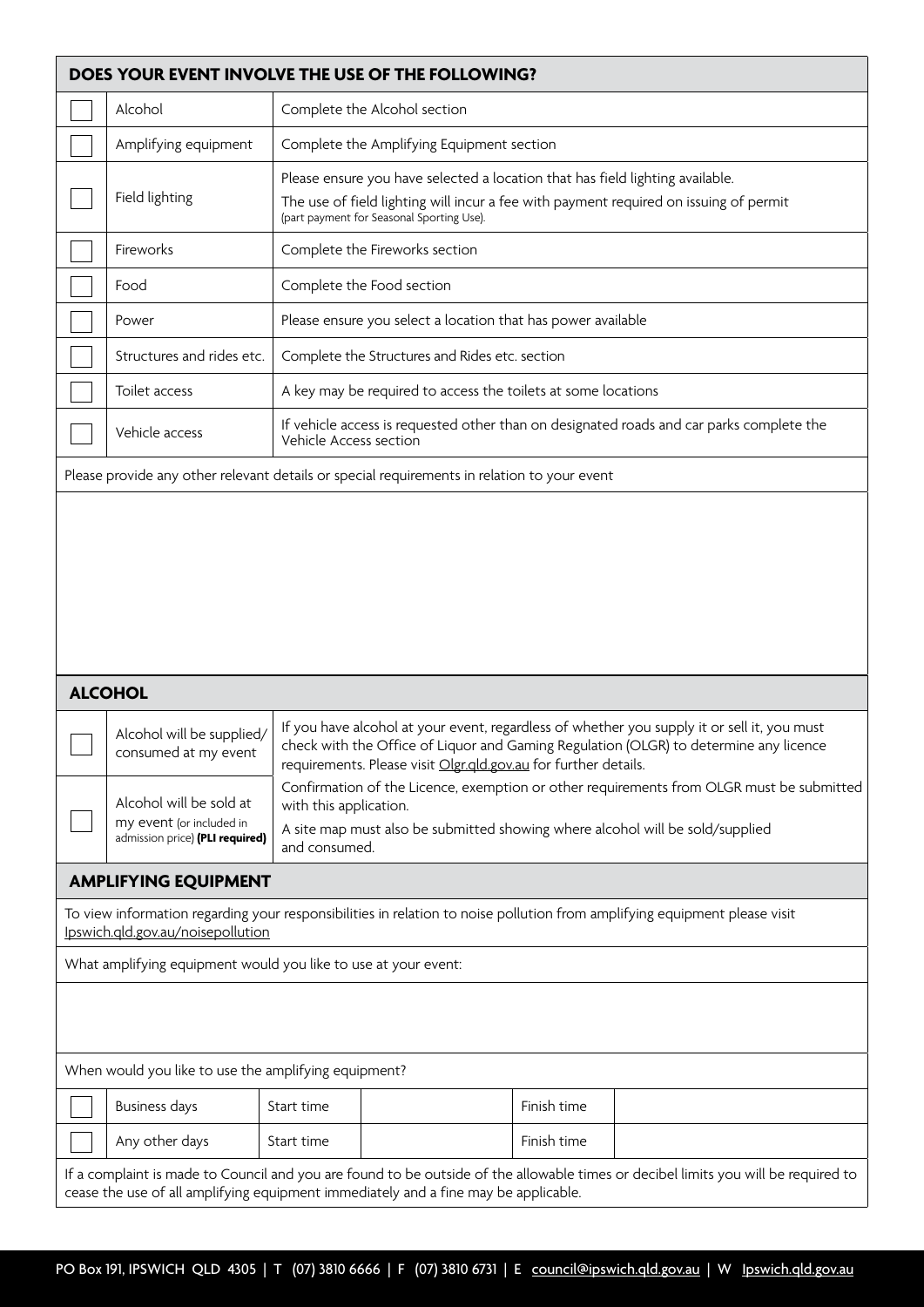### **FIREWORKS**

Fireworks will only be approved at specific locations.

To understand your requirements and for a list of licensed fireworks contractors refer to the Queensland Government website at <https://www.qld.gov.au/emergency/safety/explosives-fireworks/fireworks>

An appropriately licenced fireworks operator must be responsible for the display.

Licenced contractor organising fireworks

Fireworks operator conducting fireworks display

A site map outlining launch sites and exclusion zones must be submitted with your application.

## **FOOD**

|                  |                                  | Food will be supplied at my event | To determine if your event requires a Food Licence under the Food Act 2006 or<br>to obtain an application form, please visit Ipswich.qld.gov.au/permits or contact |  |  |  |  |
|------------------|----------------------------------|-----------------------------------|--------------------------------------------------------------------------------------------------------------------------------------------------------------------|--|--|--|--|
|                  | (or included in admission price) | Food will be sold at my event     | Ipswich City Council on (07) 3810 6666.<br>If you are required to hold a Food Licence a copy must be submitted with this                                           |  |  |  |  |
| Number of stalls |                                  |                                   | application.<br>Note: If you are hiring a caterer for your event, it is your responsibility to ensure<br>the caterer holds a Food Licence.                         |  |  |  |  |

## **NATURE-BASED RECREATION**

Throughout the Ipswich City Council area there are many reserves and conservation estates open for the public to visit and enjoy. Applications for use are only accepted for locations where zones have been created.

Permits are required if you wish to hold an event, carry out an activity as part of a formal group or your activity has the potential to adversely impact on the location.

Please be aware that these areas are not closed off to the public when a permit is issued, however Council's Natural Resources staff will manage the use to ensure that conflicting activities are not permitted in a zone at the same time.

Which type of activity do you wish to undertake?

| Adventure racing (PLI required)                                               |  | Guided walk                           |  | Horse riding event                                    |  |  |
|-------------------------------------------------------------------------------|--|---------------------------------------|--|-------------------------------------------------------|--|--|
|                                                                               |  |                                       |  | (PLI required)                                        |  |  |
| Mountain bike event (PLI required)                                            |  | Orienteering/rogaining (PLI required) |  | Scientific research<br>(e.g. flora and fauna surveys) |  |  |
| Will you be requesting permission to go off designated tracks?<br>Yes.<br>No. |  |                                       |  |                                                       |  |  |

Provide details of your activity including what you wish to do and the areas you wish to access:

A site map outlining the areas you wish to access is required to be submitted with this application as well as any other relevant documents.

# **PUBLIC EVENT**

The following information applies if your event is open to the public, whether a commercial or free community event.

Depending on the expected size of your event and the existing facilities at your chosen location you may wish to provide bins and toilets at your event. The ['Things to consider when holding an event](https://www.ipswich.qld.gov.au/__data/assets/pdf_file/0008/106001/Things-to-consider-when-holding-an-event.pdf)' fact sheet provides guidelines to assist you in holding a successful event, it can be found at <Ipswich.qld.gov.au/parkpermits>

If your event is likely to have 500 or more guests attending at any one time you are required to apply for a Temporary Entertainment Event Licence and the provision of additional toilets and bins becomes mandatory. For further information regarding a Temporary Entertainment Event Licence or for a form to apply please visit Council's website at [Ipswich.qld.gov.au/businessforms](http://Ipswich.qld.gov.au/businessforms)

A site map outlining the layout of your event must be submitted with this application.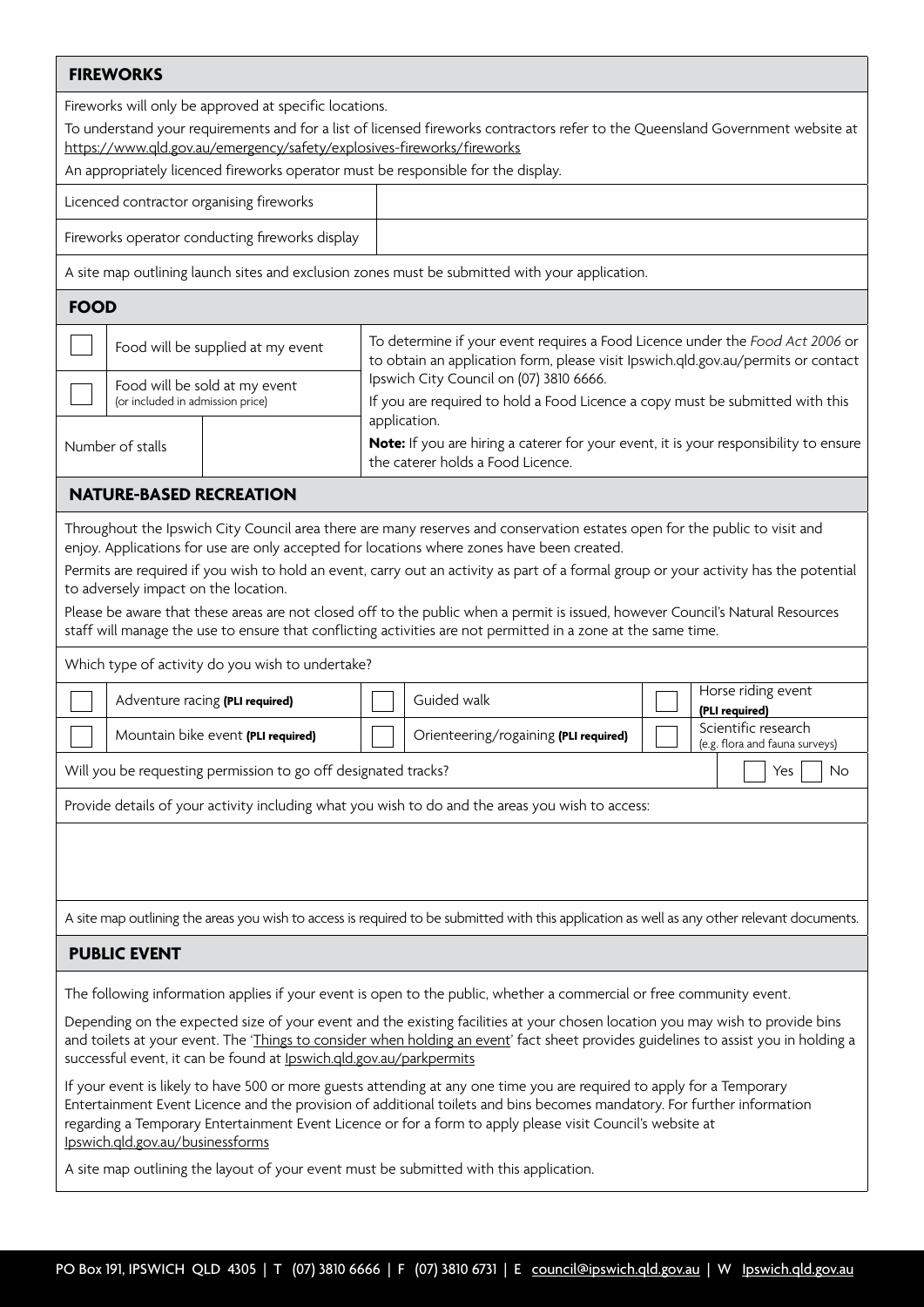| <b>SEASONAL SPORTING USE</b>                                                                                                                                                                                                                                                                                                                       |                                                                                                                                                                                                         |           |  |  |  |  |  |  |
|----------------------------------------------------------------------------------------------------------------------------------------------------------------------------------------------------------------------------------------------------------------------------------------------------------------------------------------------------|---------------------------------------------------------------------------------------------------------------------------------------------------------------------------------------------------------|-----------|--|--|--|--|--|--|
| A separate application is required for either of the following choices. This application is for:                                                                                                                                                                                                                                                   |                                                                                                                                                                                                         |           |  |  |  |  |  |  |
| Training and weekly competition                                                                                                                                                                                                                                                                                                                    |                                                                                                                                                                                                         |           |  |  |  |  |  |  |
|                                                                                                                                                                                                                                                                                                                                                    | Finals series, national or state carnivals/finals - you are required to apply for a Temporary Entertainment Event Licence                                                                               |           |  |  |  |  |  |  |
| For further information regarding a Temporary Entertainment Event Licence or for a form to apply please visit Council's website<br>at Ipswich.qld.gov.au/businessforms                                                                                                                                                                             |                                                                                                                                                                                                         |           |  |  |  |  |  |  |
|                                                                                                                                                                                                                                                                                                                                                    | I require field lighting - please ensure you have selected a location that has field lighting available. The use of field<br>lighting will incur a fee with part payment required on issuing of permit. |           |  |  |  |  |  |  |
| A Terms and Conditions for Seasonal Sporting Permits form must be completed and submitted with this application, it can be<br>found at Ipswich.qld.gov.au/parkpermits<br>Please be aware that a permit may not be issued in the instances where fees remain outstanding and payable to Council or<br>required documentation has not been supplied. |                                                                                                                                                                                                         |           |  |  |  |  |  |  |
| <b>STRUCTURES AND RIDES ETC.</b>                                                                                                                                                                                                                                                                                                                   |                                                                                                                                                                                                         |           |  |  |  |  |  |  |
| All structures and rides etc. must be secured using weights or sandbags, pegs or stakes are not permitted.                                                                                                                                                                                                                                         |                                                                                                                                                                                                         |           |  |  |  |  |  |  |
| Marquee or tent                                                                                                                                                                                                                                                                                                                                    |                                                                                                                                                                                                         | How many? |  |  |  |  |  |  |
| Stage (PLI required)                                                                                                                                                                                                                                                                                                                               |                                                                                                                                                                                                         | How many? |  |  |  |  |  |  |
| Animals e.g. petting zoo (PLI required)                                                                                                                                                                                                                                                                                                            |                                                                                                                                                                                                         |           |  |  |  |  |  |  |
| Jumping castle                                                                                                                                                                                                                                                                                                                                     |                                                                                                                                                                                                         |           |  |  |  |  |  |  |
| Rides (PLI required)                                                                                                                                                                                                                                                                                                                               | How many?                                                                                                                                                                                               |           |  |  |  |  |  |  |
| Other (Provide further details below, PLI may be requested)                                                                                                                                                                                                                                                                                        |                                                                                                                                                                                                         | How many? |  |  |  |  |  |  |
| A site map outlining the layout of your event must be submitted with this application.                                                                                                                                                                                                                                                             |                                                                                                                                                                                                         |           |  |  |  |  |  |  |
| <b>VEHICLE ACCESS</b>                                                                                                                                                                                                                                                                                                                              |                                                                                                                                                                                                         |           |  |  |  |  |  |  |
| Explain why vehicle access is necessary and where it is requested for                                                                                                                                                                                                                                                                              |                                                                                                                                                                                                         |           |  |  |  |  |  |  |
|                                                                                                                                                                                                                                                                                                                                                    |                                                                                                                                                                                                         |           |  |  |  |  |  |  |
| Provide the following vehicle information                                                                                                                                                                                                                                                                                                          |                                                                                                                                                                                                         |           |  |  |  |  |  |  |
| Type of vehicle                                                                                                                                                                                                                                                                                                                                    | Over 4.5 tonne?                                                                                                                                                                                         |           |  |  |  |  |  |  |
|                                                                                                                                                                                                                                                                                                                                                    | Number of this type                                                                                                                                                                                     |           |  |  |  |  |  |  |
|                                                                                                                                                                                                                                                                                                                                                    |                                                                                                                                                                                                         |           |  |  |  |  |  |  |
|                                                                                                                                                                                                                                                                                                                                                    |                                                                                                                                                                                                         |           |  |  |  |  |  |  |
|                                                                                                                                                                                                                                                                                                                                                    |                                                                                                                                                                                                         |           |  |  |  |  |  |  |
|                                                                                                                                                                                                                                                                                                                                                    |                                                                                                                                                                                                         |           |  |  |  |  |  |  |
| If more room is needed please attach a separate sheet.<br>For vehicles 4.5 tonne or heavier a bond is required to be paid.                                                                                                                                                                                                                         |                                                                                                                                                                                                         |           |  |  |  |  |  |  |